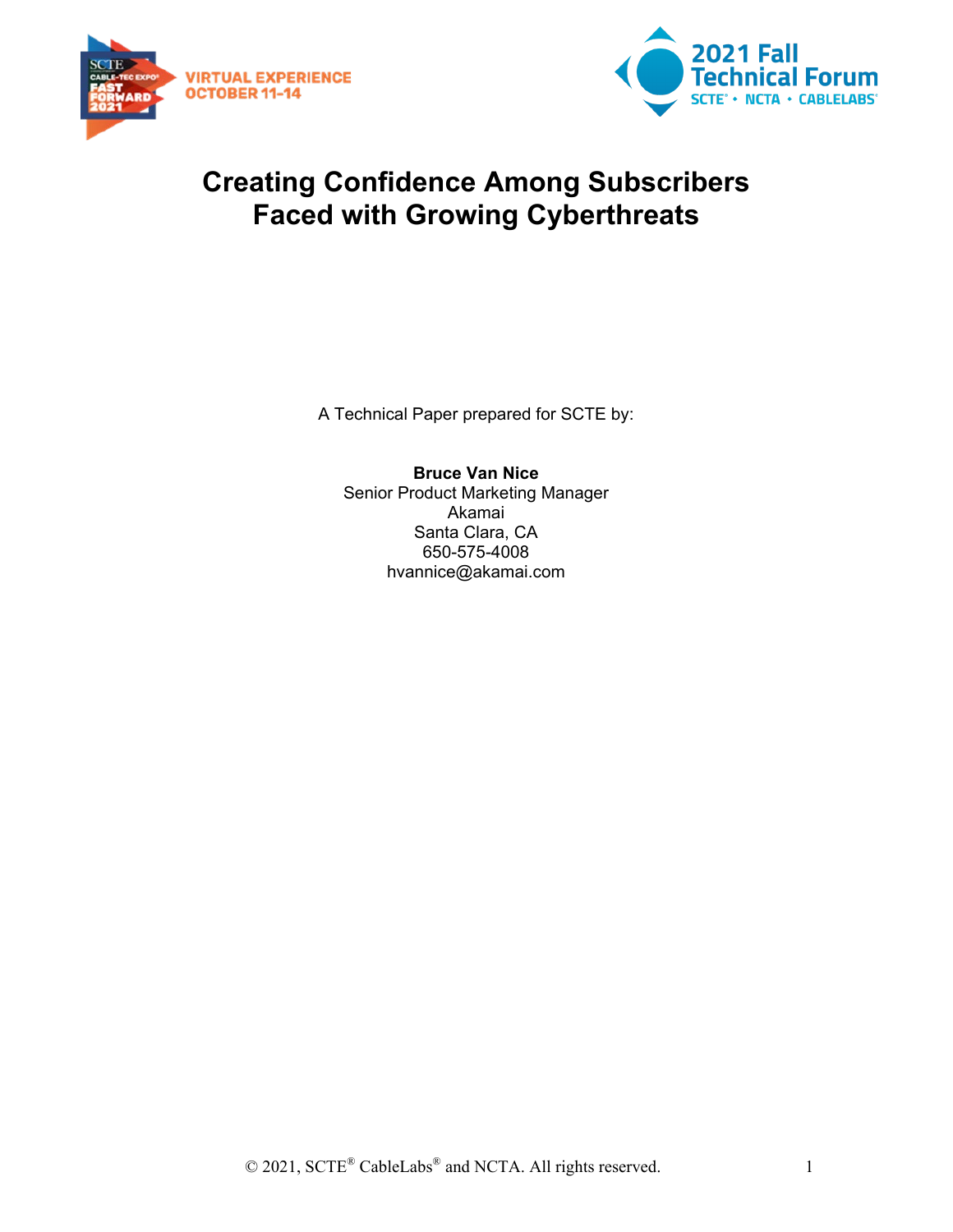

**Title** 



## **Table of Contents**

#### Page Number

| 2.               |  |  |
|------------------|--|--|
| 3.               |  |  |
| 4.               |  |  |
| 5.               |  |  |
| 6.               |  |  |
| $\overline{7}$ . |  |  |
| -8.              |  |  |
| 9.               |  |  |
|                  |  |  |
|                  |  |  |

### **List of Figures**

| <u>Title</u><br>Page Number                                                                         |  |
|-----------------------------------------------------------------------------------------------------|--|
| Figure 1 - Internet Crime Complaint Center (IC3) Internet Crime Report 2020 Summary of Complaints   |  |
| Figure 2 - Internet Crime Complaint Center Internet Crime Report 2020 Summary of Types of Internet  |  |
| Figure 3 - Graphical User Interface Showing Internet Activity and Impact of Web Filters and Various |  |
|                                                                                                     |  |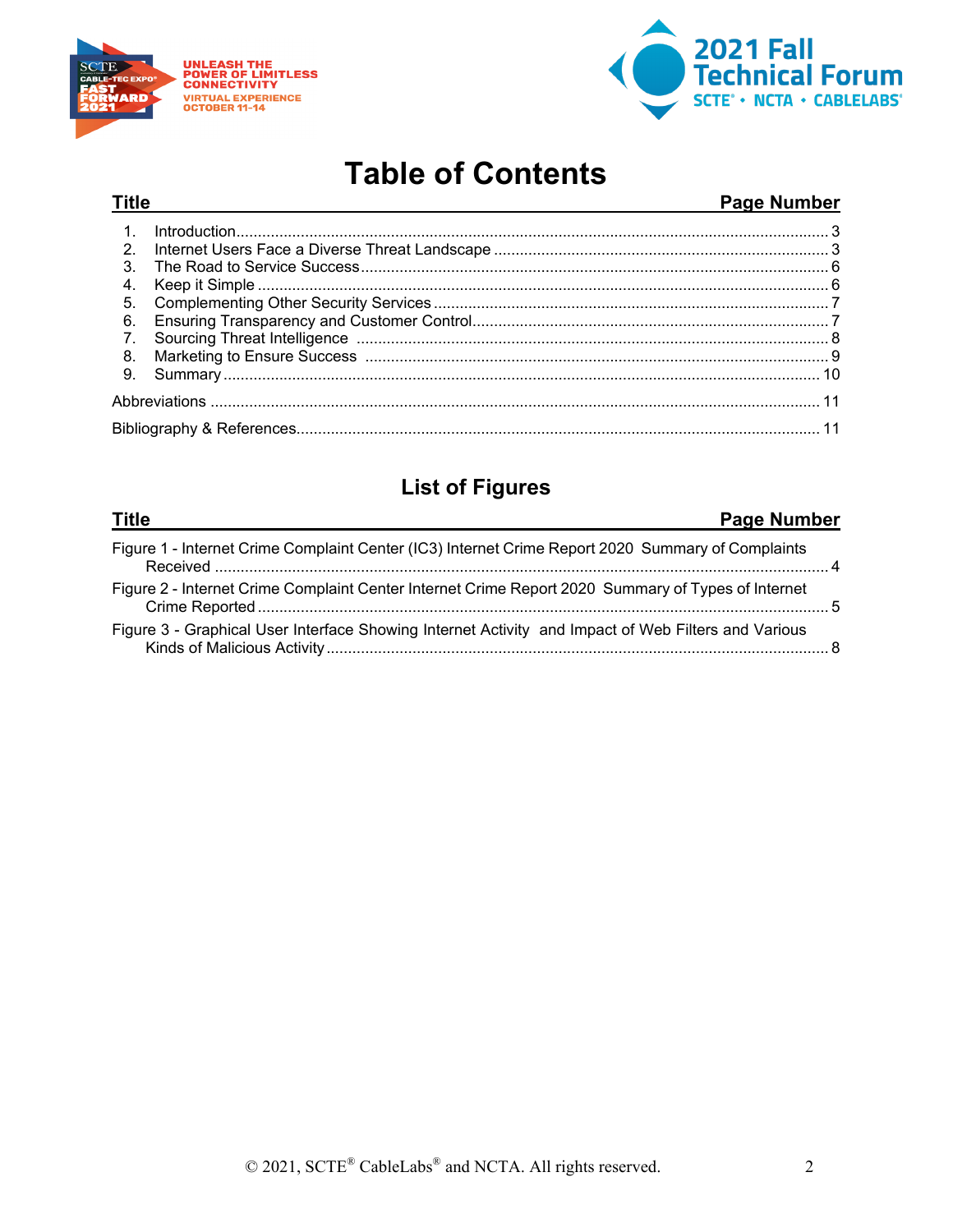



### <span id="page-2-0"></span>**1. Introduction**

Today people depend on the Internet for just about everything: transacting, interacting, learning, traveling, and a multitude of other activities. The Internet also allows businesses of all sizes to reach new and larger markets and provides opportunities to work more efficiently by using digital tools that are increasingly economical and targeted at organizations with limited technical expertise. One of the downsides is theft of digital assets has become commonplace and for many organizations it represents a greater threat than physical theft.

Remote work challenges that began in 2020 continue as cybercriminals take advantage of elevated stress and unprecedented focus on topics related to the pandemic to maximize the value of their exploits. They saw a good opportunity to launch attacks and profit from dependence on the internet and technology. They used phishing and other kinds of internet-enabled fraud to target everyone from workers searching for personal protective equipment to families looking for information about help paying bills, and many others.

For ISPs there are opportunities to help subscribers navigate the always changing security landscape with new services that deter internet threats and are easy to use. This paper will talk about the product development process behind a security service targeted at Small Midsize Businesses (SMB) that was launched across a major North American cable network. It will:

Summarize the threats internet users face which motivated product teams to evaluate potential services

Outline a service strategy developed to help small and midsize businesses deter internet threats

Offer perspectives on the threat intelligence used to support the new security service

Discuss go to market to build awareness of security services and extend the value proposition of reliable high speed internet access

#### <span id="page-2-1"></span>**2. Internet Users Face a Diverse Threat Landscape**

Cybersecurity is a visible topic today, news reports in mainstream media highlighting internet related crimes have become commonplace. The news is fueled by a multitude of organizations that track and analyze malicious activity - there's lots of data about cyber threats.

The US Federal Bureau of Investigation is a widely respected organization that runs the Internet Crime Complaint Center (IC3) whose mission is "to provide the public with a reliable and convenient reporting mechanism to submit information to the FBI concerning suspected Internet-facilitated criminal activity, and to develop effective alliances with industry partners."

The IC3 tabulates the data they receive and publishes it in the Internet Crime Report every year. The chart on the following page, copied from the  $2020$  report<sup>[1](#page-2-2)</sup>, summarizes the year over year trends from 2016 to 2020.

<span id="page-2-2"></span><sup>&</sup>lt;sup>1</sup> [https://www.ic3.gov/Media/PDF/AnnualReport/2020\\_IC3Report.pdf](https://www.ic3.gov/Media/PDF/AnnualReport/2020_IC3Report.pdf)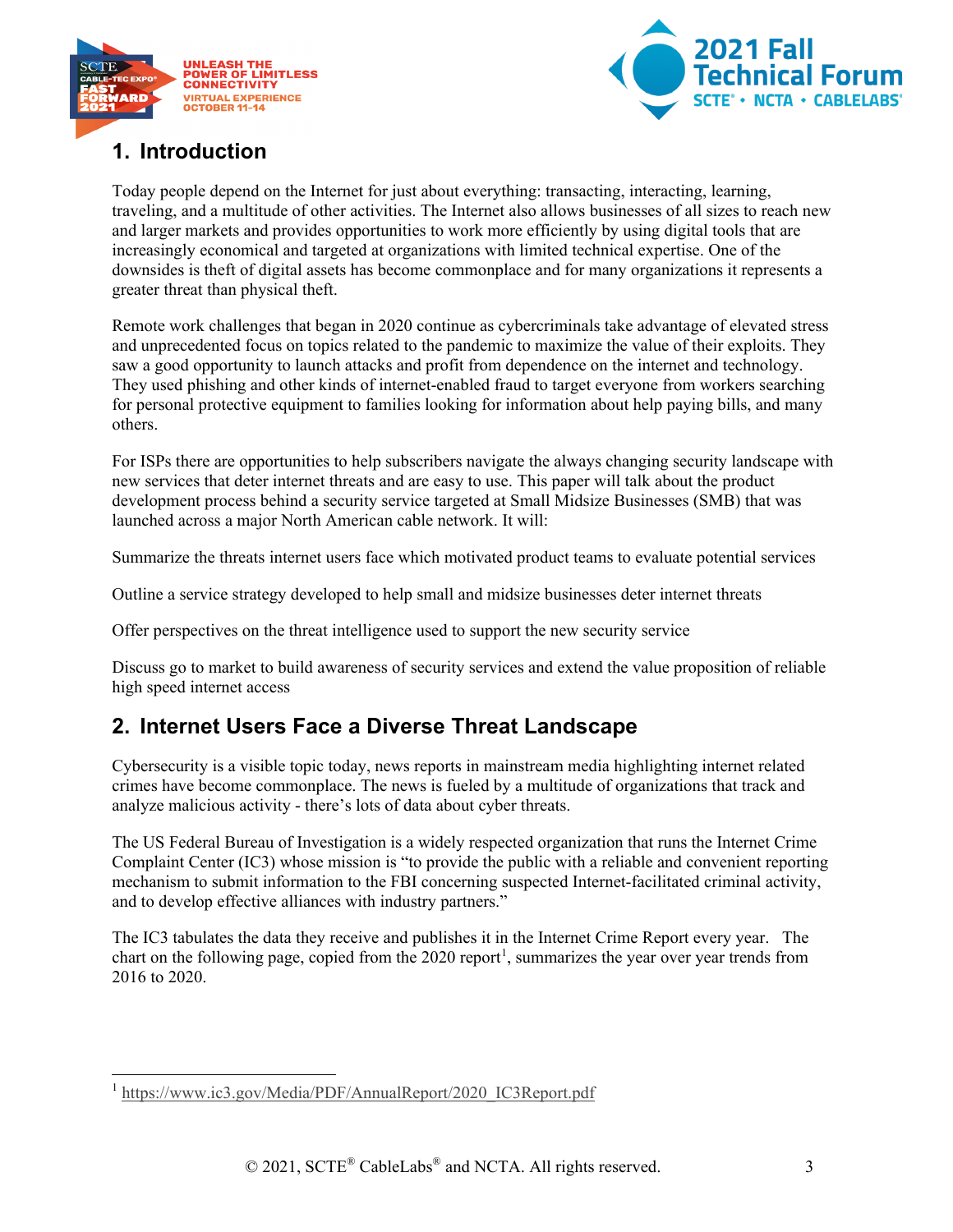

**ADA** 



# **IC3 Complaint Statistics**

## **Last Five Years**

# 2,211,396 TOTAL COMPLAINTS



<span id="page-3-0"></span>**Figure 1 - Internet Crime Complaint Center (IC3) Internet Crime Report 2020 Summary of Complaints Received**

The 791,790 complaints received from the American public in 2020 were a new record and represented a 69% increase over 2019. Reported losses exceeded \$4.1 billion, a 20% increase over the previous year. The report also states: "These criminals used phishing, spoofing, extortion, and various types of Internetenabled fraud to target the most vulnerable in our society - medical workers searching for personal protective equipment, families looking for information about stimulus checks to help pay bills, and many others. "

Another chart from the report summarizing threat vectors year over year is below. The 241,342 complaints tabulated for phishing scams more than doubled from 2019. To add color to the data and show how cyber criminals observe trends and tailor their exploits accordingly. The IC3 also received over 28,500 complaints about scams related to COVID-19.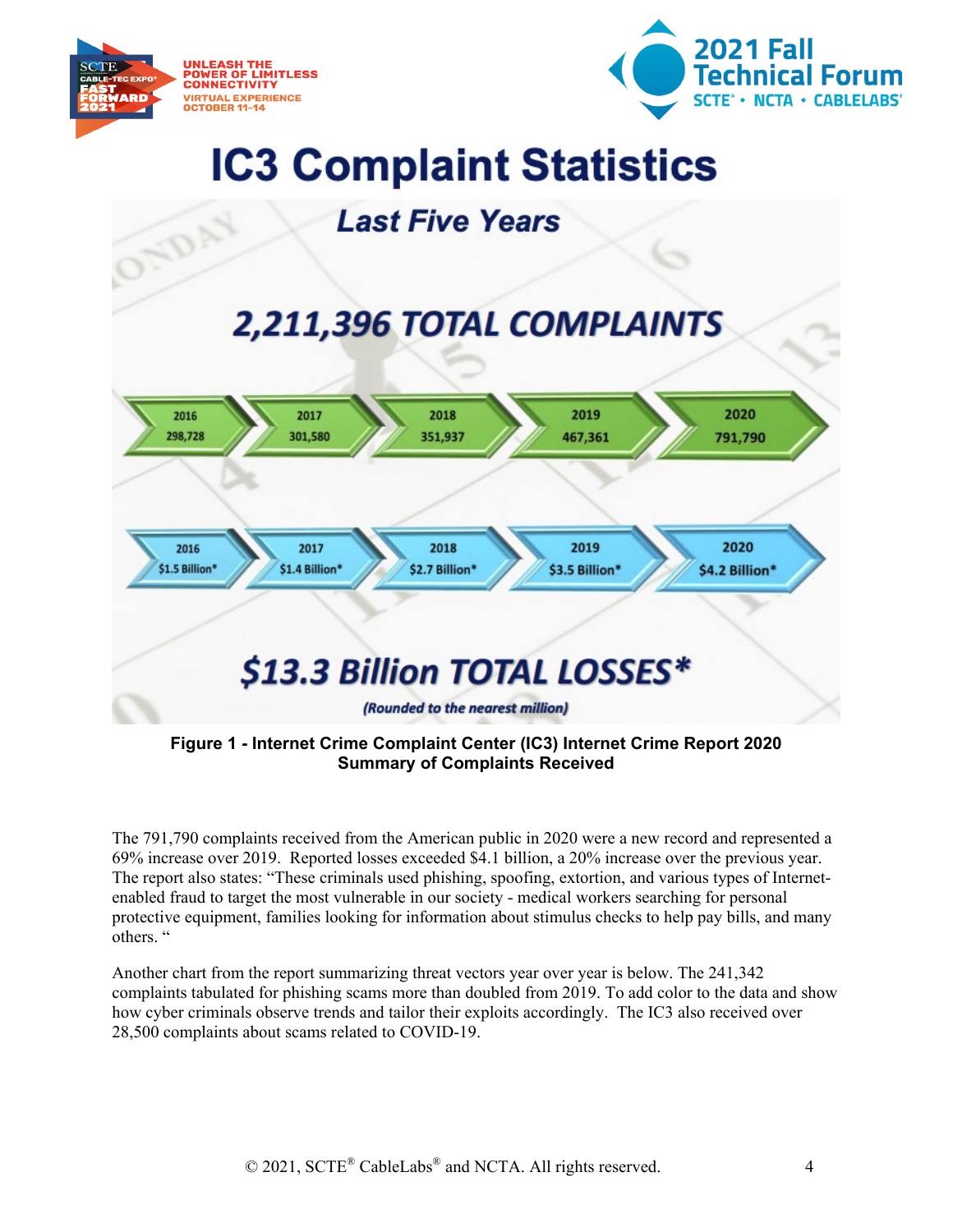



# **IC3 Complaint Statistics**



<span id="page-4-0"></span>**Figure 2 - Internet Crime Complaint Center Internet Crime Report 2020 Summary of Types of Internet Crime Reported**

To add even more detail to this point, early in 2020 Akamai, a security company who participated in the development of the service covered in this paper, also showed a large amount of phishing activity focused on anything related to the pandemic<sup>[2](#page-4-1)</sup>. The research showed hundreds of new COVID-related domains each day, most of which disappeared within 24 hours, which is consistent with longevity statistics they've historically gathered for names used for phishing.

Pandemic related scams are diminishing but hackers always innovate and find new themes to mine. Additional published research from Akamai shows a large increase in phishing prior to the holiday season last year<sup>[3](#page-4-2)</sup>. Still more work discussed phishing campaigns modeled around cryptocurrencies and even Elon  $Musk<sup>4</sup>!$  $Musk<sup>4</sup>!$  $Musk<sup>4</sup>!$ 

<span id="page-4-1"></span><sup>2</sup> <https://blogs.akamai.com/2020/04/covid-19-phishing-exploiting-a-global-pandemic.html>

<span id="page-4-2"></span><sup>3</sup> <https://blogs.akamai.com/2021/02/phishing-holiday-season-attacks-on-the-rise.html>

<span id="page-4-3"></span><sup>4</sup> <https://blogs.akamai.com/2021/06/crypto-threats-surge-by-500-and-its-all-about-the-money.html>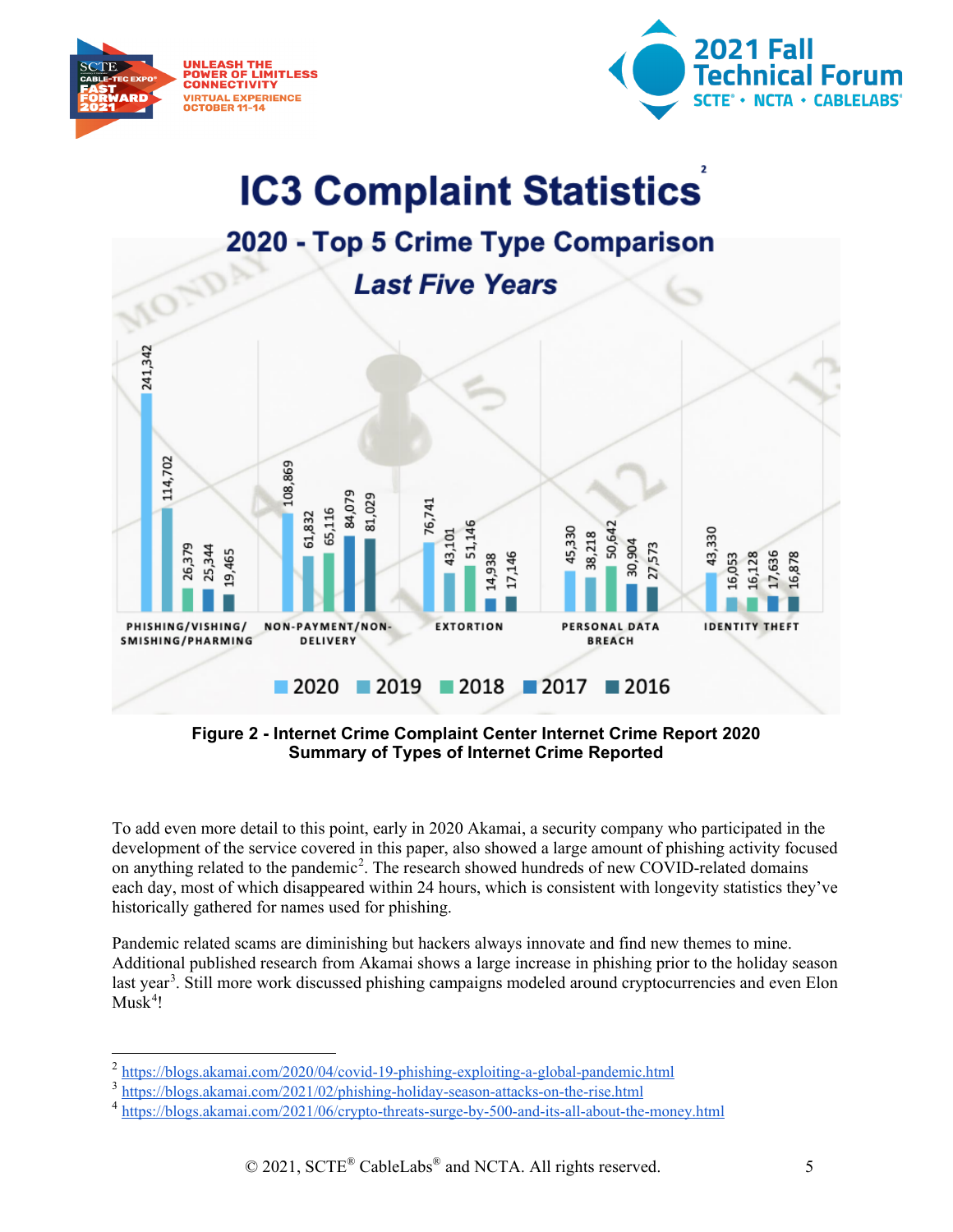



The point of these examples is not to offer a comprehensive overview of the threat landscape but to illustrate how hackers change their stripes to attract the attention of internet users and more importantly, get them to click on links and give up valuable data so they can make money. Diverse, fast changing exploits can make it hard for expert internet users to avoid being tricked, and it's even harder for average people.

#### <span id="page-5-0"></span>**3. The Road to Service Success**

Like every company offering internet access services this organization was always looking for ways to improve their services. They were well known for performance and reliability and saw an opportunity to continue to contribute to online safety and help instill customer confidence with new security offerings.

The idea was to build on existing products which had embedded security features, like CPE for business customers with an integrated firewall and selectable levels of protection to control which kinds of protocol traffic are allowed or denied. Users can configure options to manage which protocol traffic will be permitted and blocked, like P2P applications.

More recently the team defined an optional DNS-based security service to defend workplaces against threats like malware, ransomware, phishing, botnets etc. The goal was to provide a foundational layer of defenses that take advantage of embedded network and operational strengths - such as scale, reach, reliability. This offering will be the focus of this paper.

In formulating product plans for this new service, initially targeted at Small and Midsize Businesses (SMB), several essential issues were considered to ensure success.

- Simplicity was paramount, surveys confirmed high awareness of cyberthreats but limited understanding of how to deter them - a service had to be simple to procure and operate.
- Complementing other security services was a critical consideration, most customers had security solutions and wanted to understand how anything new improved their posture
- Transparency was another requirement, subscribers had to be aware the service was operational, and what kinds of activity it was blocking.
- Customers had to have control and over time would expect even more "knobs and dials" to tune the experience

#### <span id="page-5-1"></span>**4. Keep it Simple**

Large businesses are challenged dealing with internet security exposure but SMBs are even worse off because they may lack IT resources with specialized security expertise. A key product goal was to minimize the need for deep security expertise - with a model where the service "just works" after the service is activated (with some value add options discussed below) and covers all of the devices typically found in businesses today - PCs, phones, and even smart connected "things" like POS terminals, cameras etc. Other goals for the service included reducing installation overhead and ongoing maintenance - by eliminating software and hardware upgrades - as well as minimizing the expertise for configuring any optional features.

We provide every business subscriber with a graphical web portal that can be accessed anytime with a browser. The portal show's what's happening on their network and can be used to configure optional filters to manage what kinds of content is available on a workplace network, and what times certain websites are available to support Acceptable Use Policies.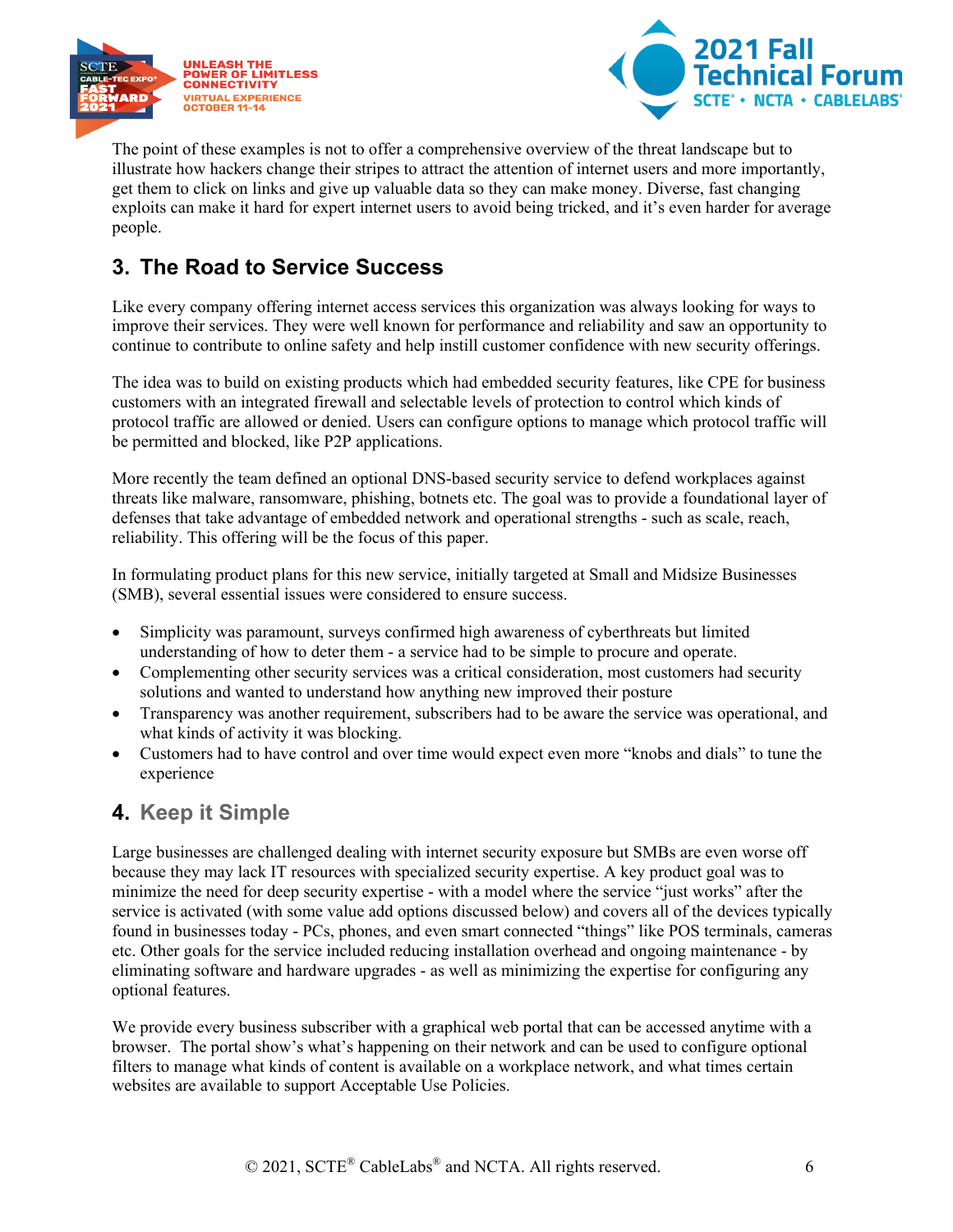



#### <span id="page-6-0"></span>**5. Complementing Other Security Services**

It was expected most business customers would already have security solutions and of course want to understand how anything new would improve their security posture. Examples of other services likely to be encountered include endpoint protection, specialized appliances, and "over the top" DNS-based filtering services. They considered how these options would shake out with respect to the planned service.

Endpoint software must be loaded on devices and requires ongoing maintenance, and it's not available for smart connected devices. Appliances offer protection but web traffic on the internet is increasingly encrypted and malicious activity can be completely invisible to security appliances, especially lower end models that don't have extremely sophisticated features to decrypt traffic (and experts to manage them). They also usually require periodic security expertise for ongoing care and feeding to be sure they operate properly. The user interface for security appliances is also typically aimed at someone with security knowledge, which an SMB may or may not have.

Security is about examining network traffic to determine whether it is malicious or legitimate. Approaches that operate in the data plane implement inline packet inspection to evaluate traffic. In the past it was possible to get visibility into most of the traffic on a network but the predominance of encryption has introduced significant limitations or complexity decrypting traffic. Inspecting packet traffic at line speeds has always been a costly operation, and inspecting encrypted traffic adds even more costs and operational overhead.

DNS filtering operates in the control plane. Incoming subscriber queries are matched against dynamic threat intelligence provisioned in resolvers, and policies can be applied to manage unwanted traffic. The team recognized attractive scaling capabilities since there is no need for pervasive monitoring and filtering of network traffic (and possibly decryption) and it can be layered on infrastructure already deployed and managed. Traffic from any device that makes DNS queries – the overwhelming majority – can be observed without the need for any client software. Threat coverage can be expanded by selectively forwarding suspicious traffic (typically domain names that point to both malicious and legitimate web resources) to proxies for further inspection. Experience has shown this is a small percentage of traffic, usually around 2%.

Based on these considerations DNS filtering was selected. The service is integrated with the subscriber internet access service (versus and off network "over the top" alternatives) to ensure performance and reliability.

#### <span id="page-6-1"></span>**6. Ensuring Transparency and Customer Control**

Subscribers need a window into their service to understand how it is functioning. A portal user interface was specified to inform subscribers about their security posture and to allow them to configure other filtering features. Requirements included:

- Threat activity graphs showing threats blocked
- Configuration user interface for specifying web filters to support Acceptable Use Policies (AUP)
- Web filter graphs showing websites blocked by subscriber configured web filters
- Automated discovery of subscriber devices to support configuration of device-specific filters
- Subscriber-specified reports for archiving or offline analysis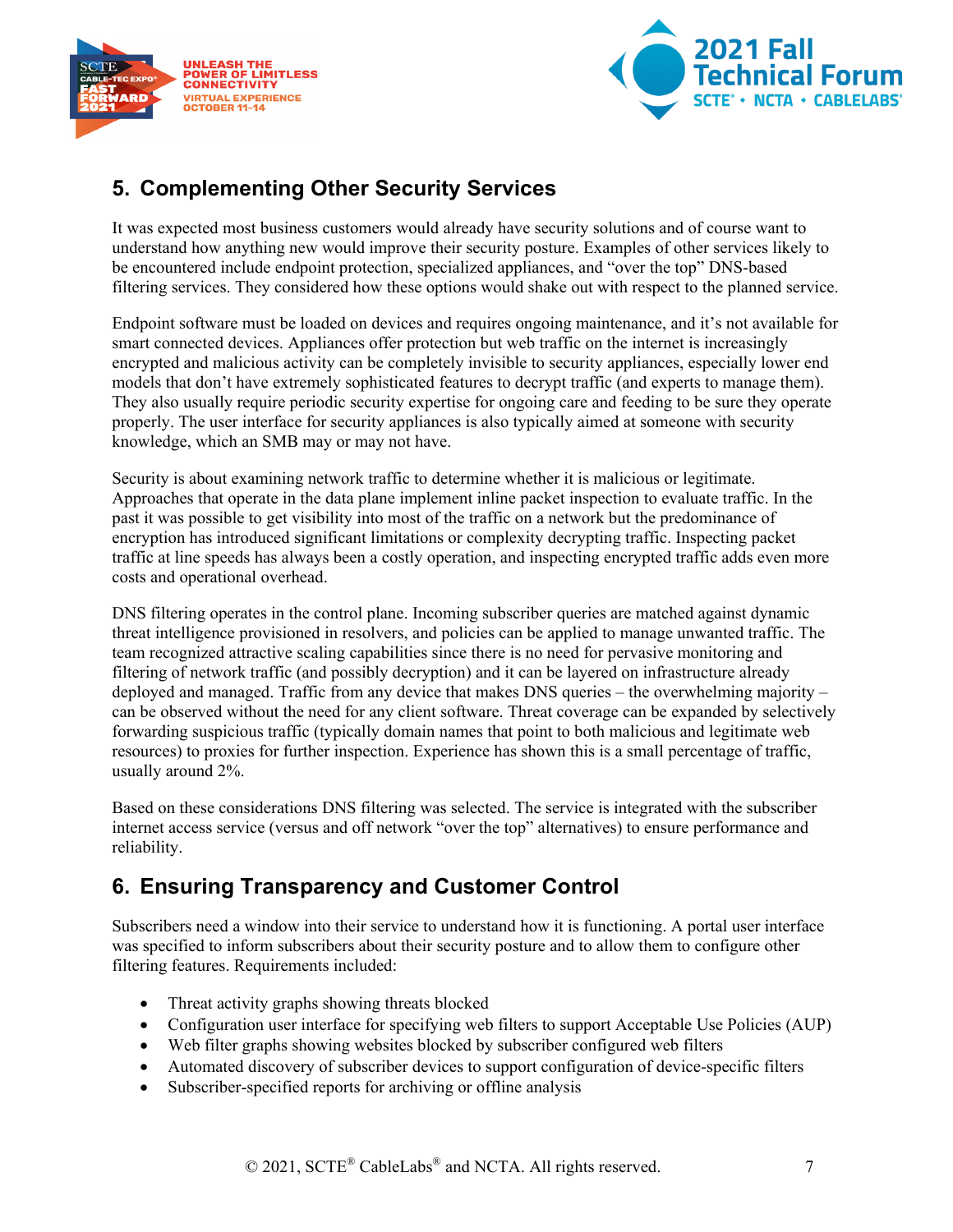





#### **Figure 3 - Graphical User Interface Showing Internet Activity and Impact of Web Filters and Various Kinds of Malicious Activity**

### <span id="page-7-1"></span><span id="page-7-0"></span>**7. Sourcing Threat Intelligence**

The value of security services is heavily influenced by the quality of the threat intelligence they employ. The threat landscape is incredibly diverse and it's simple for attackers to expose internet users everywhere to maximize the value of their efforts. Exploits also change quickly so attackers can stay ahead of security defenses that block their handiwork. For service providers in particular false positives can be extremely costly if subscriber access to favorite obscure websites is inadvertently blocked.

High level requirements for reconciling these objectives include:

- Large amounts of unencrypted raw data to maximize the coverage of increasingly sophisticated threats such as phishing, botnets and other kinds of malicious web resources
- High performance infrastructure to support near real-time processing of data to identify threats quickly and accurately to match the speed of change of today's exploits
- Machine learning algorithms that extend threat coverage by identifying subtle patterns and linkages in raw data that statistically match known threats used to train the algorithms
- Additional functions to validate threat entries are malicious to avoid blocking of legitimate web resources
- Software infrastructure to interconnect different processing systems so data flows among the "layers" in a structured way that allows inferences from one layer to the next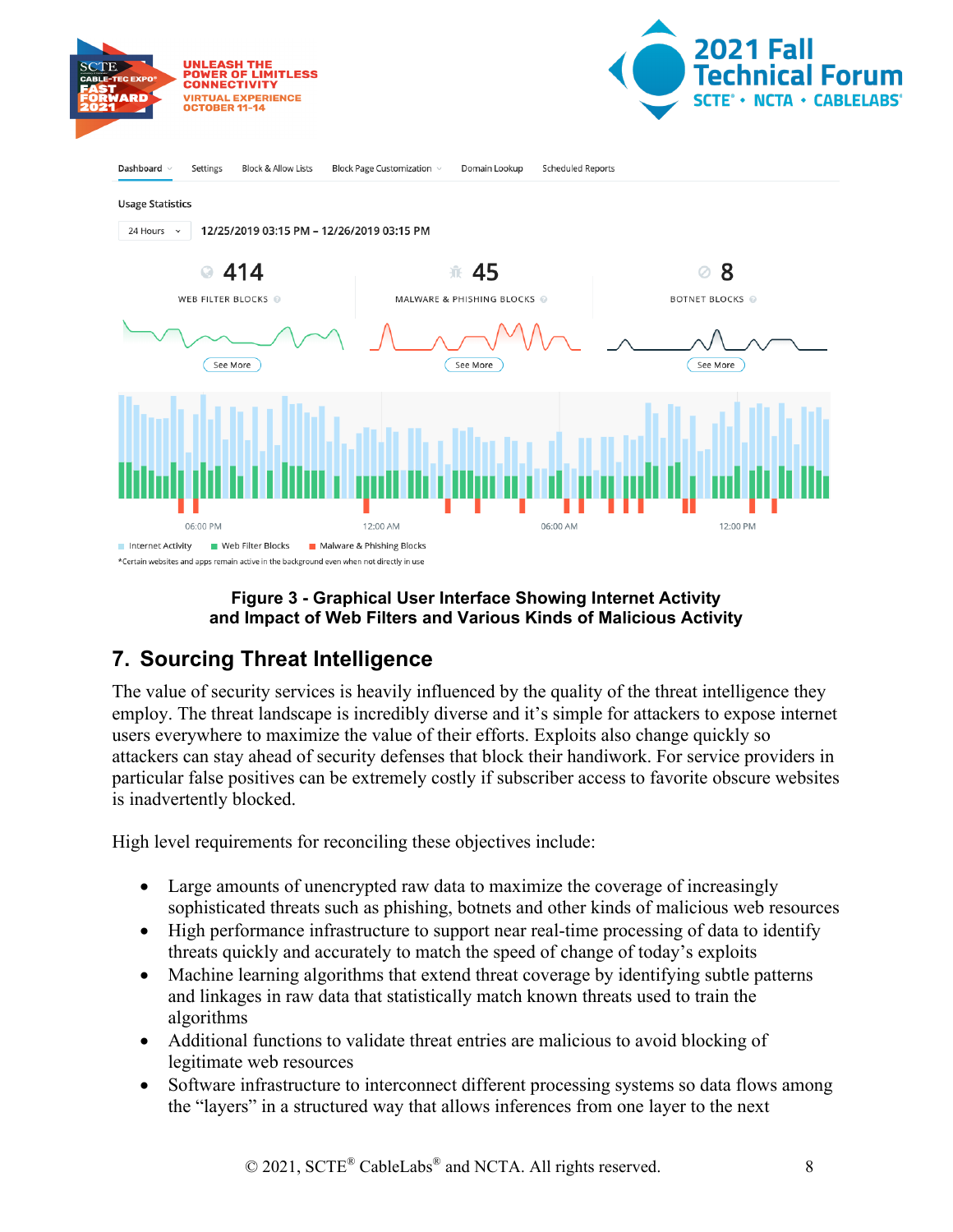



- Specialized processes to cull stale entries to keep threat lists from growing exponentially
- An iterative process to continuously refine, specialized algorithms that work together

Creating robust threat intelligence is complicated by the fact that some kinds of data is less available than in the past due to privacy regulations. More and more data is encrypted so it's opaque to analytical tools, and hackers increasingly use encryption to cover their tracks. Another advantage of DNS filtering is it overcomes these limitations. Unencrypted resolution data can be sourced from production resolvers or various kinds of network taps and anonymized to eliminate Personally Identifiable Information (PII).

DNS data has other useful characteristics for security research. Domain names and the Domain Name System (DNS) authorities and resolvers that support them, are fundamental to most security exploits. The DNS is widely used by malware developers because it connects everything on the internet from anywhere and virtually every network and device where an exploit might be activated will have access to the DNS. This means any device that emits a DNS query known to be associated with malicious activity can be identified as infected with the associated malware.

From a practical standpoint DNS queries are usually the first threat "signal" that's visible on a network where it can be detected remotely. Identifying activity at this stage is extremely useful as an exploit can potentially be disrupted before it does any real damage.

More details about how threat intelligence is developed can be found in a paper from SCTE 2018 "When Security and Privacy Collide New Approaches are Needed"

#### <span id="page-8-0"></span>**8. Marketing to Ensure Success**

This is primarily a technical venue, but marketing is a critical part of any product launch process. Nothing sells itself anymore and building brand equity takes work - marketing investment helps ensure success. Product teams worked cooperatively with marketing to develop messaging that's aligned with other product and corporate marketing objectives.

For this service the marketing teams executed on a wide variety of initiatives. They built out a dedicated web presence in the commercial section of their website that provided all the information a prospective customer might be interested in. It highlighted all the major features of the service and offered complete descriptions of the value they offered to the intended customer base. Recognizing many potential customers were unlikely to be immersed in security jargon they used approachable language that was easy for typical SMB subscribers to understand. Other web pages present background information on security exposure so prospective customers can understand why protections are needed.

The marketing team also launched television advertisements across their US territory. Additional marketing campaigns reached customers directly with other media like email and marketing inserts as part of billing or other promotional packages.

There was additional effort for sales enablement. Teams were prepped on internet security basics so they could engage comfortably with prospective customers. They were equipped with simple product benefits they could convey and learned how to respond to questions about the service and how it compared with other security products prospects might already have. Business results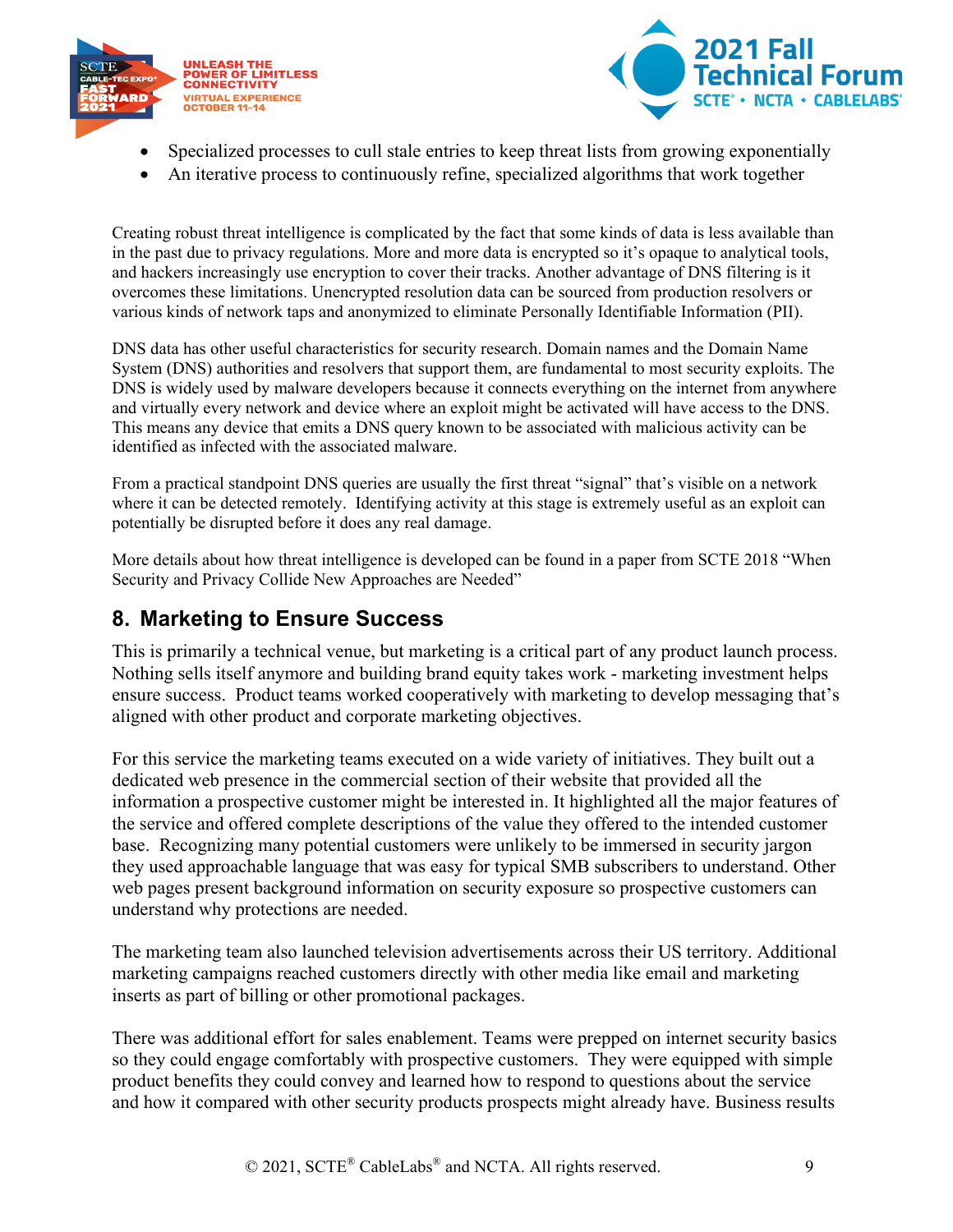



backed up the product development and marketing effort, with steady continuous growth in uptake.

#### <span id="page-9-0"></span>**9. Summary**

Internet service providers everywhere are always looking for opportunities to improve their services. Speed and reliability aren't sufficient anymore. Awareness of security exposure on the internet creates an opportunity to contribute to online safety and help instill customer confidence with new security offerings. This DNS-based security service defends workplaces against threats like malware, ransomware, phishing, botnets etc., providing a foundational layer of defenses that take advantage of the power of network and operational strengths - scale, reach, reliability.

The product strategy for the new service considered several essential issues to ensure success:

- Simplicity was paramount because customers in the target segment often lack security expertise and specialized resources in general to oversee anything technically oriented
- It needed to complement other security services since most customers had security solutions and wanted to understand how anything new improved their posture
- Transparency was another requirement, subscribers had to be aware the service was operational, and what kinds of activity it was blocking.
- Customers had to have control and be able to tune the experience to match their business needs, preferences, and values

The new service was designed to complement other Small Medium Business (SMB) cybersecurity solutions such as firewalls and anti-virus. It adds threat defenses backed by machine learning algorithms that process live streamed DNS data in near real time to uncover new malicious activity quickly and accurately. Customized web content filters allow business managers to enable "Acceptable Use Policies" to manage the kinds of web content that are accessible on workplace networks. Investments in marketing and sales enablement were made to ensure good penetration of the service and attainment of business goals.